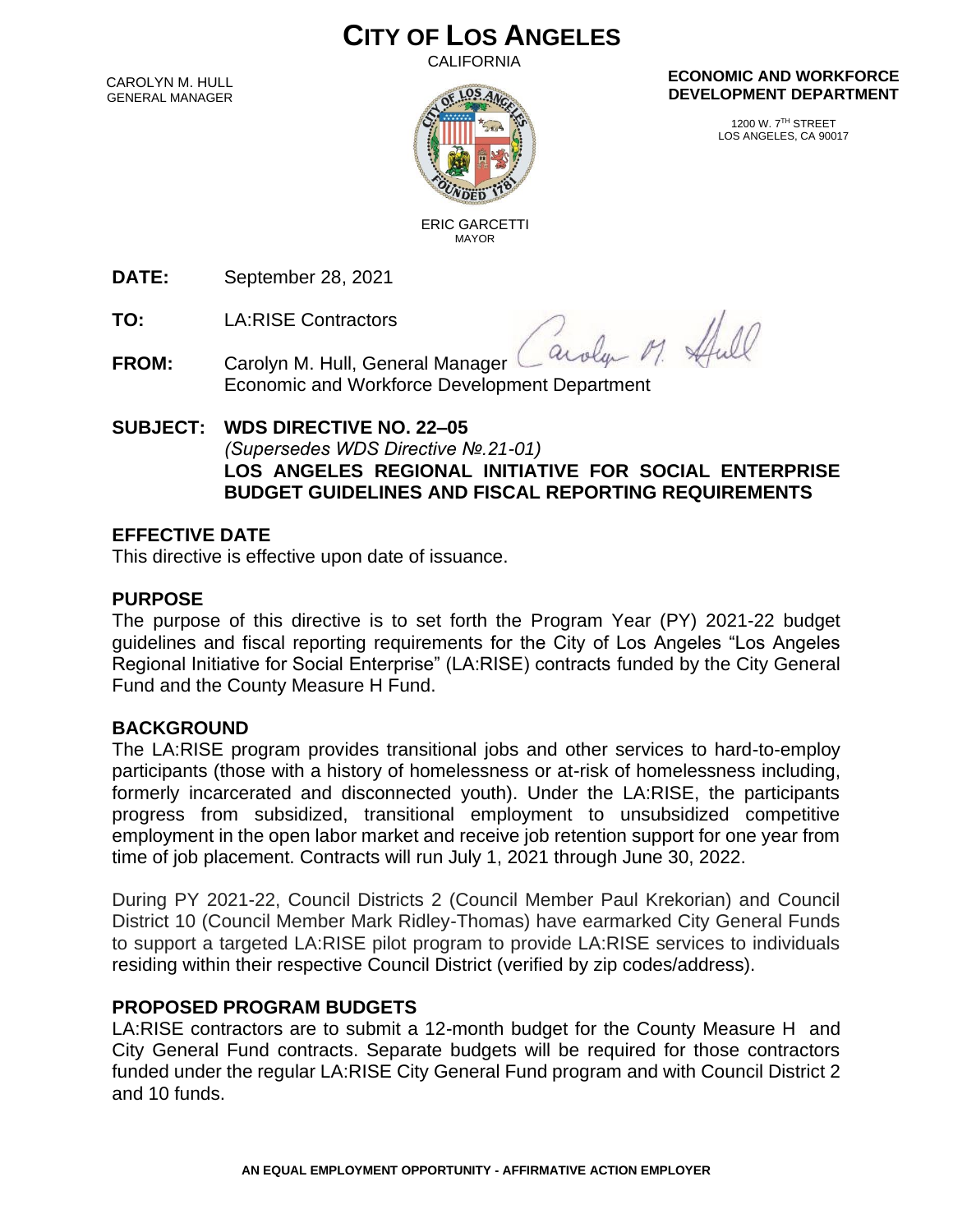## **BUDGET GUIDELINES**

A budget/expenditure plan will be required from all participating contractors. In preparing your budgets, please adhere to the following guidelines:

PY 21-22 LA:RISE Budget Forms

- Utilize the attached budget forms template to request payment for delivered services
- Submit the completed Narrative Form along with the other budget forms
- Budget must reflect the funding structure outlined in the LA:RISE contracts
- The Economic and Workforce Development Department (EWDD) will not process the proposed budget if the attached LA:RISE PY 21-22 budget template is not utilized.

Budget Support Documents

- Submit all required support documentation with the budget forms to avoid withheld funds (e.g., subcontractors, indirect cost rate approval letter, etc.)
- If allocating funds for personnel, please submit:
	- a. A Personnel Cost Allocation Plan
	- b. Position Descriptions detailing staff function in support of LA:RISE service delivery

Cost Allocation Plan

- Apply appropriate Cost Allocation Plan (based on projected expenditures)
- Support Services: Social Enterprise/Retention Providers must allocate support services as outlined in contractor's scope of work or as requested by EWDD
- Training cohorts: Workforce partners must allocate training cohort funds as outlined in contractor's scope of work or as requested by EWDD
- 10% admin cap
- Schedule of Personnel: FICA must be at fixed rate of 7.65%

Not Allowable Items

- Personnel Costs Category: Salaries Overtime
- Other Costs Category: Rent/ Depreciation: only one item may be billed, not both.

Leverage Resources

• Utilize the Budget Detail and Narrative Form to report and explain leveraged resources

Budget Modification Requests

- Utilize your agency's approved PY 21-22 LA:RISE Budget Forms
- On the Budget Narrative Form detail the proposed line-item modification
- With the submission, provide the reason for the modification request